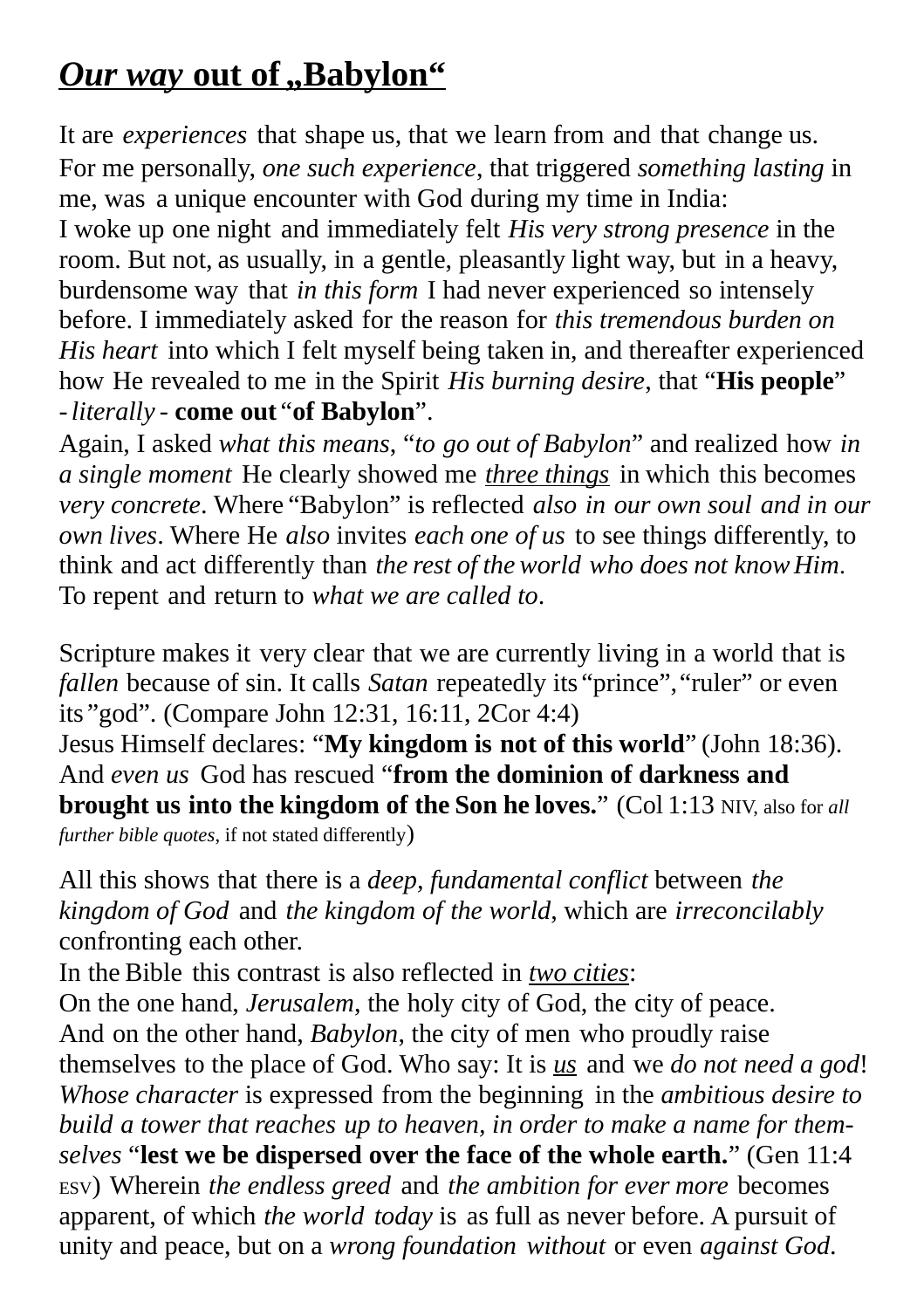The name*"Babylon"* literally means "*confusion*", which *likewise* could not better describe today's world, where one is exposed to a constant "onslaught" of *distraction, advertising, consumption, entertainment and various temptation*.

We see *quite practically and currently* how God is increasingly excluded from *politics* (confer Psalm 2), which, however, can only *go astray* without a healthy subordination to Him and His Word.

Even *theology* is radically subordinated to *human reason* in the name of the "Enlightenment"; whereby *the proud, own wisdom* replaces *the humble submission to God's word*.

But if we exclude *God, the source of all good*, from our society, then generally *nothing good* can come of it. Because *sin* will always continue to produce *still more sin*, until it reaches a point where it gives birth to death. (Confer James 1:15) Unfortunately, we are currently moving *exactly towards this* in many areas. Where, *for example in entertainment, libertine sexuality, pornography, etc.*, the *creature* is worshiped, not *the Creator* (confer Rom 1: 25ff.); where *fornication* is declared more and more as *the norm* and is even proudly celebrated; where *in hundreds of thousands of cases* even *unborn life* is "sacrificed" *on the altar of false worship* to our "*present idols*" such as "*our own will, our freedom* and *material/financial prosperity*". Which are *the things* that are *most important* to us, that *we are living for*, that *shape our behavior and our decisions*. That *replace God* for many of us.

In the last book of the Bible, God *calls out to His people* in the light of *this Babylon*, that is, *this sinful system*:

"**'Come out of her, my people,' so that you will not share in her sins, so that you will not receive any of her plagues; for her sins are piled up to heaven, and God has remembered her crimes.**" (Rev 18: 4f.)

In the following, I will illustrate the *three points* that God gave me to *realize* in the said night; regarding where "Babylon" also has a grip on *us* and what this "coming out" means for us *in concrete terms*:

## **1.** *God* **or** *the ego* **on the throne?**

*The first aspect* is *the pride, the self-exaltation, and self-centeredness* that our society is *full of* today, and by which *likewise the body of Christ* is influenced. This *unbiblical understanding* that *I* - *instead of God* - am in the center of everything and that everything has to serve *me*.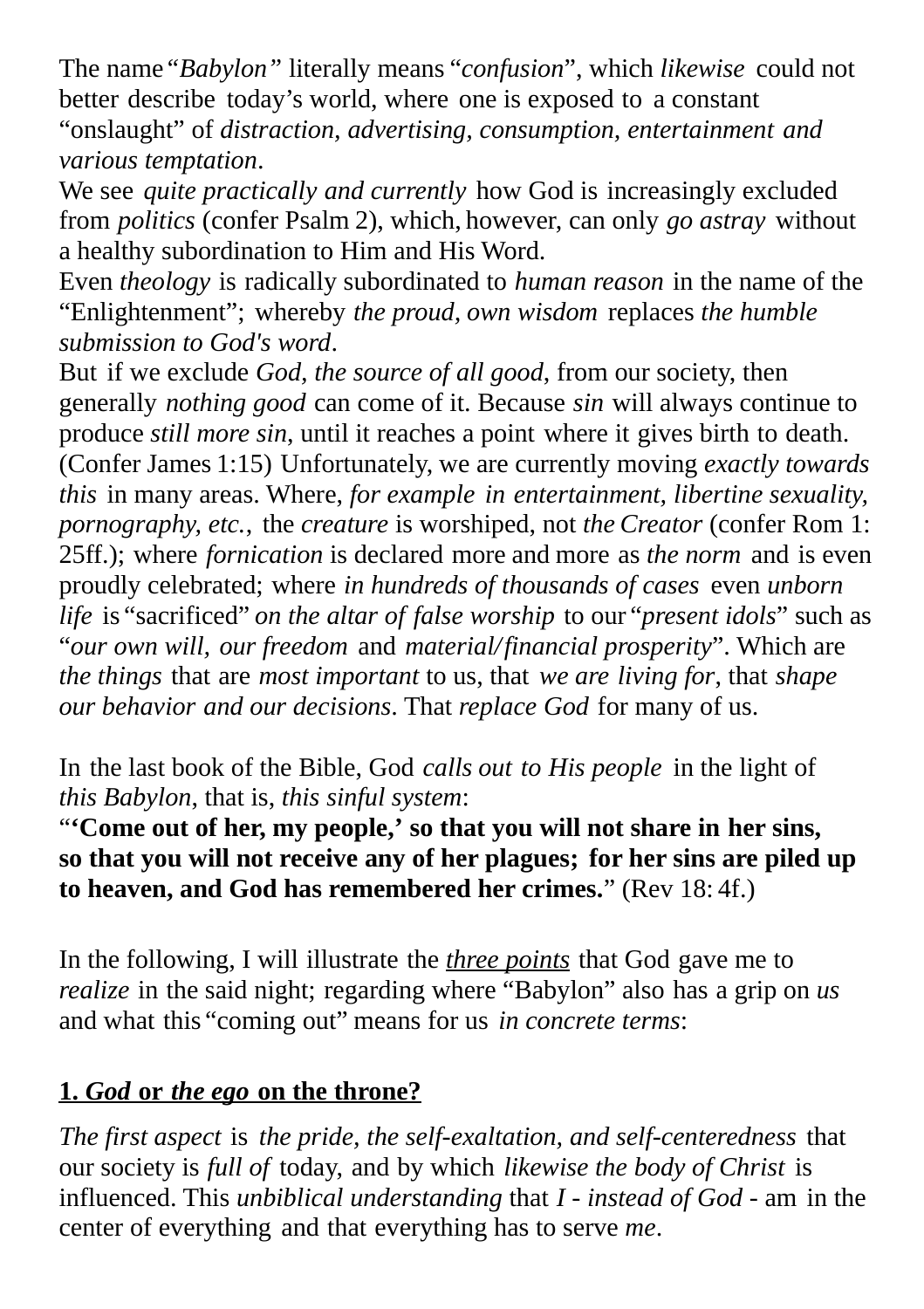What keeps us from *really surrendering our lives completely to HIM* and *concretely submitting to His perfect leadership*, which is *fundamental* to entering into *His kingdom*.

However, as long as *our ego* rules, that is, *the patterns of our old man,* we resist God's offer to *renew us in our thinking, determine us, and fill us* with *His Spirit*. And our life produces *the same fruit* as *that of the rest of the fallen world*; as James explains:

"**What causes fights and quarrels among you? Don't they come from your desires that battle within you? You desire but do not have, so you kill. You covet but you cannot get what you want, so you quarrel and fight. You (...) do not receive, because you ask with wrong motives, that you may spend what you get on your pleasures. You adulterous people, don't you know that friendship with the world means enmity against God?**" (James 4: 1-4)

It is crucial for us *to understand here* that any preference of *own rule over our life*, *based on merely own wisdom*, is still consequence of our fallen state. Where once, in the Garden of Eden, *we humans* began to choose *distrust*, *own knowledge* and *independence*, rather than "*humility*, *trust* and *relationship with God*" as we had *originally* done. When the serpent whispered to Eve:

"**For God knows that when you eat from it your eyes will be opened, and you will be like God, knowing good and evil." When the woman saw that the fruit of the tree was good for food and pleasing to the eye, and also desirable for gaining wisdom, she took some and ate it.**" (Gen 3: 5f.)

*This, however*, continues *to this day*, where *we too* are likewise still in danger of *facing a wrong counterpart instead of God* and listening to his corrupt voice; where *we too* are manifoldly tempted to this moment by *lust* and *own wisdom that distrusts God*.

There is a battle raging *also within us* between "spirit" and"flesh", whereby we *either* listen to *God's Spirit* or to *our flesh*, which opens the door *wide* to the enemy, who wants to keep us bound *by lies and sin*.

"**For the flesh desires what is contrary to the Spirit, and the Spirit what is contrary to the flesh. They are in conflict with each other (...) Do not be deceived: God cannot be mocked. A man reaps what he sows. Whoever sows to please their flesh, from the flesh will reap destruction; whoever sows to please the Spirit, from the Spirit will reap eternal life.**" (Gal 5:17; 6:7f.)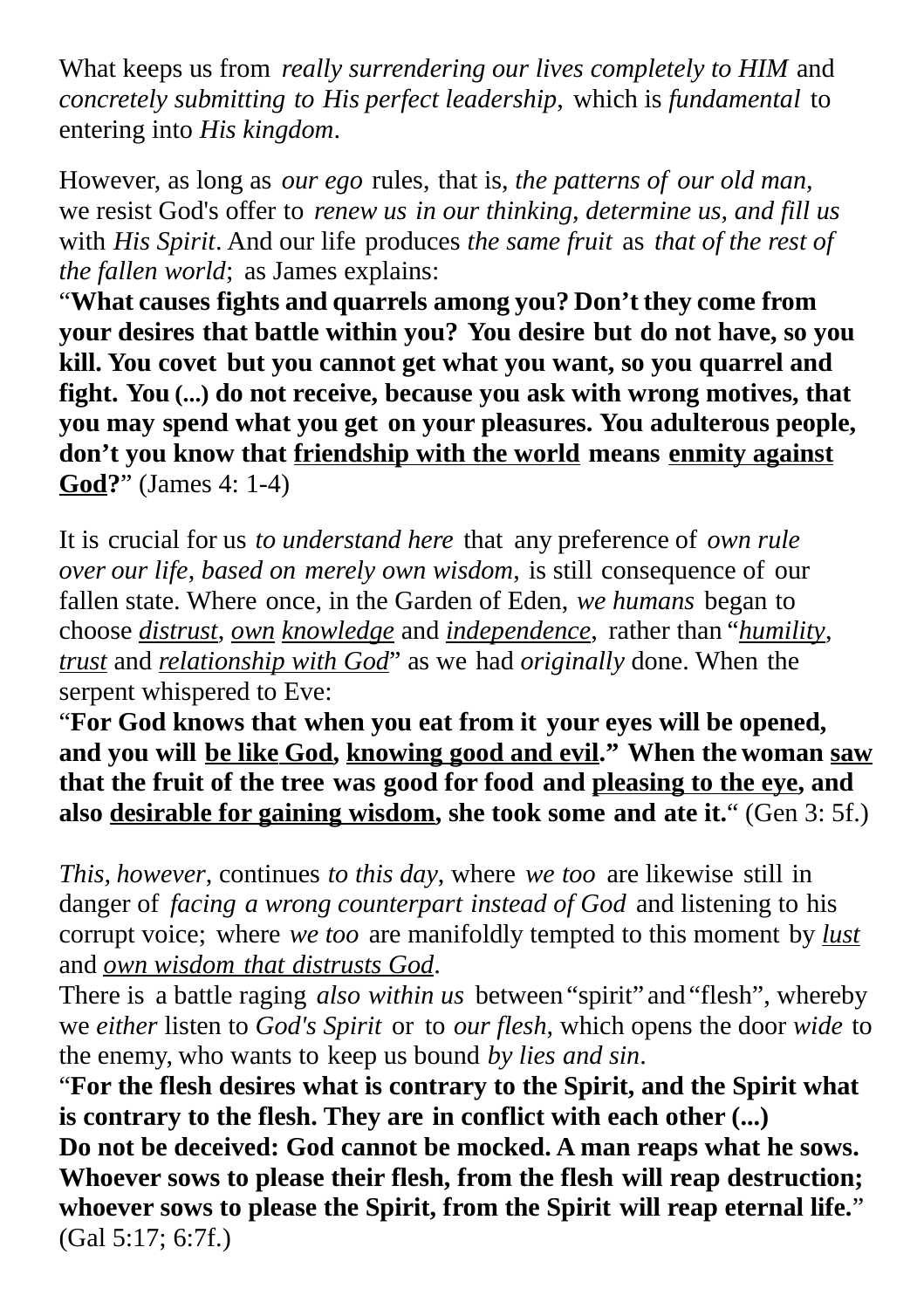The truth is: We just cannot love *both* at the same time *God* and *the ways of this fallen world,* which totally resist Him.

Just as John writes: "**Do not love the world or anything in the world. If anyone loves the world, love for the Father is not in them. For everything in the world–the lust of the flesh, the lust of the eyes, and the pride of life –comes not from the Father but from the world. The world and its desires pass away, but whoever does the will of God lives forever.**" (1 John 2: 15-17) - Whereby *the same sinful patterns in us, marked by the Fall,* are once again demonstrated.

For *God* and *His ways* are *so different*: Before Him *humility* is great, as well as *mindful listening to Him*; not *pride* and *own, soulish, ultimately demonic wisdom*, which James *sharply* distinguishes from *God's*. Questioning: "**Who is wise and understanding among you? Let them show it by their good life, by deeds done in the humility that comes from wisdom. But if you harbor bitter envy and selfish ambition in your hearts, do not boast about it or deny the truth. Such"wisdom" does not come down from heaven but is earthly, unspiritual, demonic. For where you have envy and selfish ambition, there you find disorder and every evil practice. But the wisdom that comes from heaven is first of all pure; then peace-loving, considerate, submissive, full of mercy and good fruit, impartial and sincere.** " (James 3: 13-17)

Our society is deeply influenced by this *own wisdom*; this *humanism*, in which *man* and *not God* is in the center of everything and decides what is good and evil, right and wrong, appropriate and inappropriate.

It thereby does not penetrate *religion* any less, where we are *likewise* in danger of being solely under the gaze of *people* when it comes to evaluating things and making decisions. To fulfill the requirements of the *religious system*, rather than those of the *Word of God*.

Jesus even asks, "**how can you** *believe* **since you accept glory from one another but do not seek the glory that comes from the only God?**" (Jn 5:44) By which He shows how much *faith* has to do with *fearing God and not men*; to"kneel"before *Him* and not *people* and *their expectations*.

Also *leadership* is *so completely different* with God! In the world, it is characterized by *domination and control*, while Jesus has set us an example of *great freedom, humility* and "*coaching through one's own example*". "**Jesus said to them, "The kings of the Gentiles lord it over them; and those who exercise authority over them call themselves Benefactors.**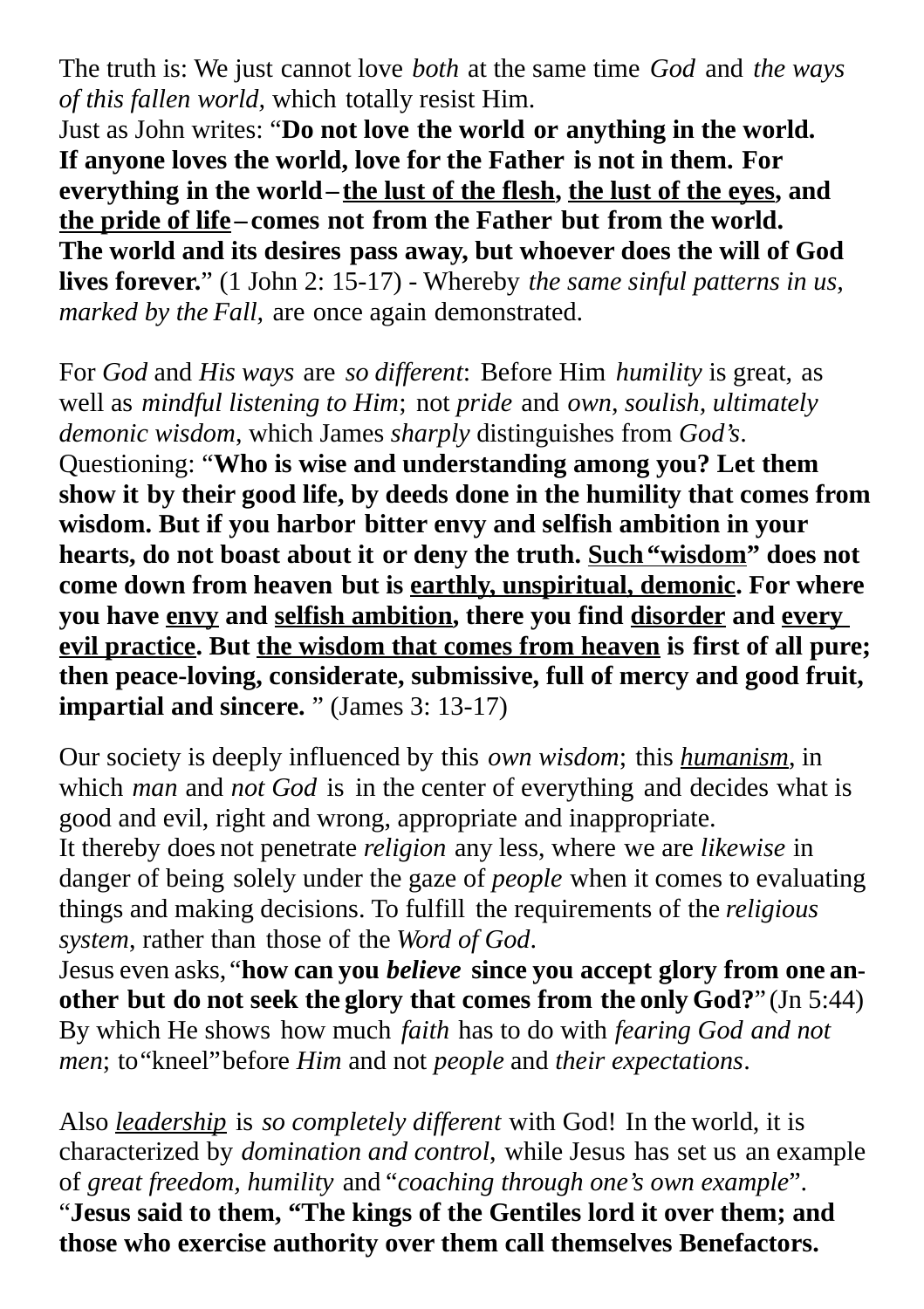**But you are** *not* **to be like that. Instead, the greatest among you should be like the youngest, and the one who rules like the one who serves. For who is greater, the one who is at the table or the one who serves? Is it not the one who is at the table? But I am among you as one who serves. You are those who have stood by me in my trials. And I confer on you a kingdom, just as my Father conferred one on me, so that you may eat and drink at my table in my kingdom and sit on thrones, judging the twelve tribes of Israel.**" (Lk 22: 25-30)

It testifies to the difference of *how He lived* and also *calls us to live, equal to Him*: To know *how much* we have been given, *how great* our calling is, but as a result thereof *not to raise ourselves*, but on the contrary: To let go of everything and to *serve* others *in own humiliation*!

So, *in general*, we should always look to **Yeshua**, what *He* is like; what *His nature* is! - Which is *just the complete opposite* of that of *the ruler of this world*, who, *full of arrogance, in endless striving for self-exaltation,* says in his heart: "**I will ascend to the heavens; I will raise my throne above the stars of God**" (Is 14:13)

Whereas *one of the few things that Jesus says about Himself and His character* is: "**Take my yoke upon you and learn from me, for I am gentle and humble in heart**". (Mt 11:29)

*His gentleness and humility* are thereby *not something sentimental*, but are shown *very concretely* in the way He lived:

If there has ever been a man who would have had *every right* to fulfill *his own good plans*, who would have been *wise and holy enough* to do that, then it was *Jesus*.

BUT *even HE* consciously chose *the dependence on the Father* instead. Chose *voluntarily out of love* to completely subordinate to *HIM*.

*Even HE, the Son of God*, testified: "**Very truly I tell you, the Son can do nothing by himself; he can do only what he sees his Father doing, because whatever the Father does the Son also does.**" (Jn 5:19).

"**For I have come down from heaven not to do my will but to do the will of him who sent me.**" (Jn 6:38)

"**The words I say to you I do not speak on my own authority. Rather, it is the Father, living in me, who is doing his work.**" (Jn 14:10).

It was "His food", *that what He lived for and what satisfied Him*, to do the will of the Father. (Cf. Jn 4:34)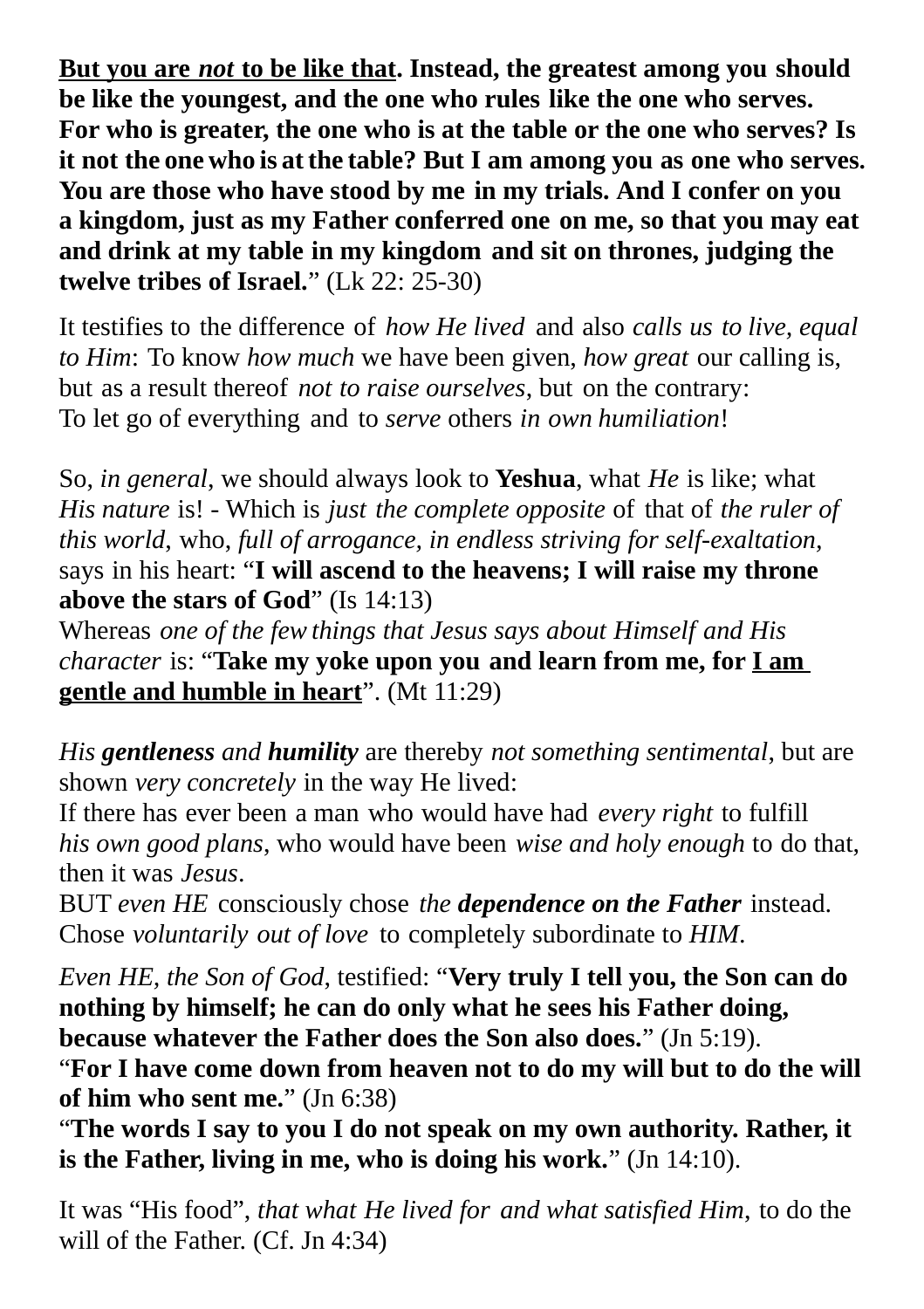Yes, it was *much more* than a *mere prayer* that He prayed back then in the garden of Gethsemane, when He said, "**not my will, but yours be done.**" (Lk 22:42) - It was *His life motto*!

Which, however, *by its nature*, applies *to us as His successors as well*! "**Then he said to them all: "Whoever wants to be my disciple must deny themselves and take up their cross daily and follow me.**" (Lk 9:23).

But let us *first* understand: If *even Jesus, the perfect man*, chose this absolute devotion to the Father, *how much more* do *we need* to do it? *How much less* should *we* then go our own ways and consider ourselves wise in our own eyes? *How much more* do *we* need Him, His life, His wisdom, His power and ability? *How much more appropriate* is it *for us redeemed sinners* to humble ourselves, forgive and wash one another's feet?

Let us understand *how infinitely important* this is for us, that we perceive *Him and His nature*; that we are *made equal* to our Lord. That we receive *His character*, let us be shaped and determined by it. That we increasingly *look like, smell like* Jesus! - And *not* like the people full of the"pride of life" that are shaped by *the world* and *its ruler*.

It is *precisely that* which is God's highest goal for us, to become *uniform to Him*, ever more *like Him*; wherein at the same time *God's power* is manifested in us!

It has to do with *worship and adoration* to allow this *transformation process* in us. As well as with *believing* that *we are who He says we are*; with *faith* that He is in control, set above all authority and power; that in the end *He*  will *judge* and change things forever:

"**For all those who exalt themselves will be humbled, and those who humble themselves will be exalted.**" (Lk 14:11)

"**The Lord tears down the house of the proud, but he sets the widow's boundary stones in place.**" (Pr 15:25)

For "**the Lord detests all the proud of heart. Be sure of this: They will not go unpunished.**" (Prov 16:5)

It reflects the "cross"-culture, where simply everything is *different* with God than in the world:

Where you *gain* your life by *losing* it and *dying to your ego*. (Cf. Mk 8,35) Where you are *strong* when you are *weak* and do not trust in your *own strength*. (Cf. 2Cor 12:10)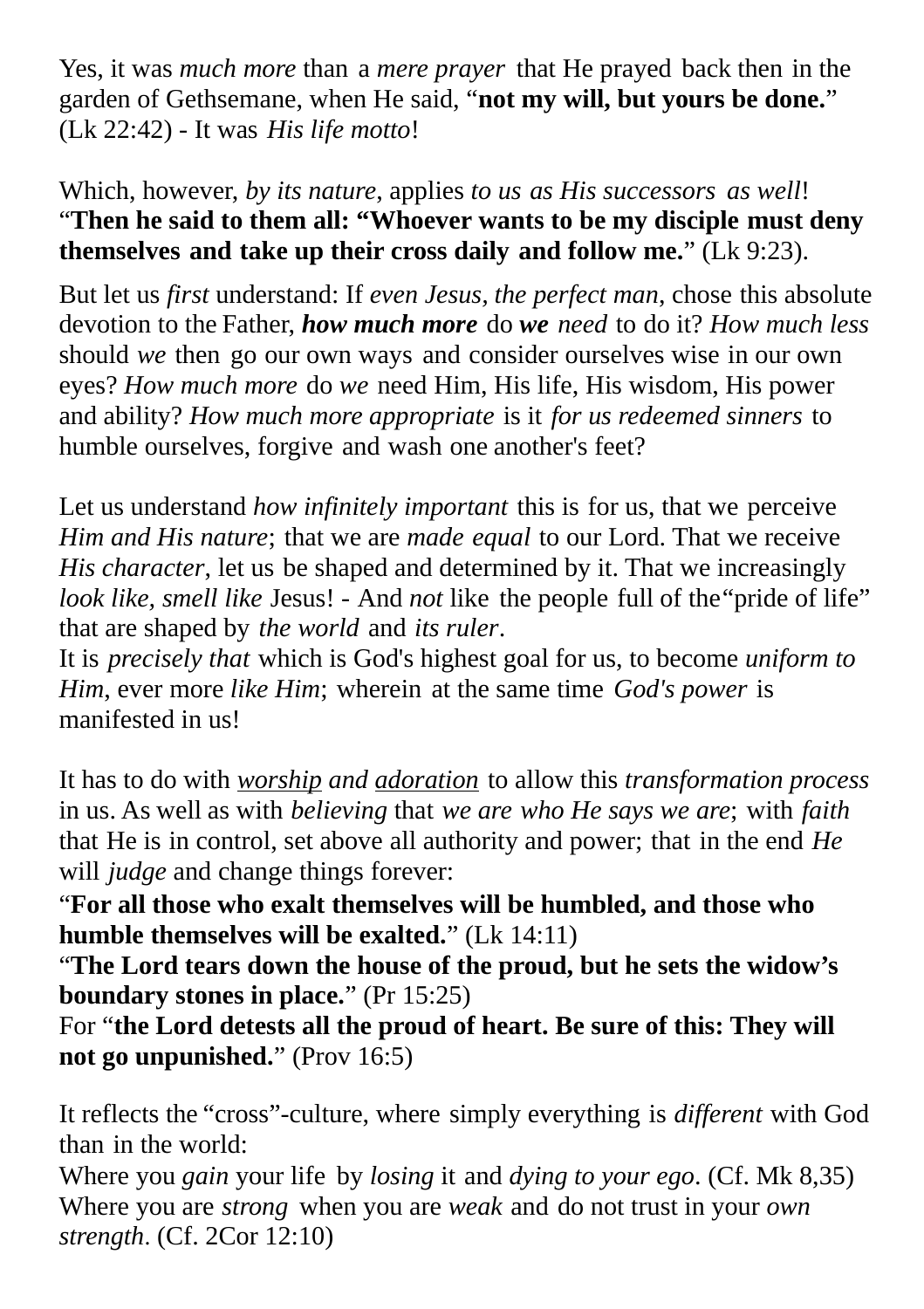Where You receive *honor* by *humbling* Yourself.

(Cf. Lk 14:11)

Where You are *first* when you make yourself *last* and *serve* everyone. (Cf. Mk 9,35)

You *win* everything by *letting go* of everything and giving it away.

(Cf. Mt 13: 45f; Mk 10,21; Lk 14,33)

Where You are *truly free* by being a *slave of Christ*.

(Cf. John 8:36, Matt 11: 29f.)

Nevertheless, we can never really change us deep inside *by ourselves*! *The solution* and *the path to change* is always *gazing at Yeshua*! We have to be *born again,* because our old man is not reparable! We have to *die* with Jesus and *arise* as a new creation.

Implement this life-commitment on a daily basis and let *our soul* - *our thinking, feeling and willing* - be renewed just as much as *our spirit*. - What is possible *only* in the *devotion to God*! In *remaining before Him*, where our thinking is being renewed in His presence and we can grasp His will *more and more clearly.*

Wherefore Paul gives us *the"practical guide"*, telling:

"**Therefore, I urge you, brothers and sisters, in view of God's mercy, to offer your bodies as a living sacrifice, holy and pleasing to God—***this* **is your true and proper worship. Do not conform to the pattern of this world, but be transformed by the renewing of your mind. Then you will be able to test and approve what God's will is—his good, pleasing and perfect will.**"(Rom 12:1f.)

It takes *humility* to do this. To really *stay* before God *like a sacrifice on the altar* and *not* break out again at the first opportunity and continue our own way. But still, we can *trust Him* and dare to do it, for *one reason*, as Paul assures above: Because *He is good*!! *Empathetic and compassionate*! It takes *fear of God, trust* and *patience* to wait for HIM and do only what He guides us to do; out of *His Spirit* Who is *Holy* - that means *different*!

The *center of it all*, what *matters* to God *out of love for us*, is this change of dominion: That no longer *our EGO* is on the throne of our heart and life, but *God*! That no longer *our thinking and willing* (keyword: "but *I think*...", "but *I want*...") determines us, but *His Holy Spirit;* Who will determine us *all the more*, the emptier we get of *our old SELF*.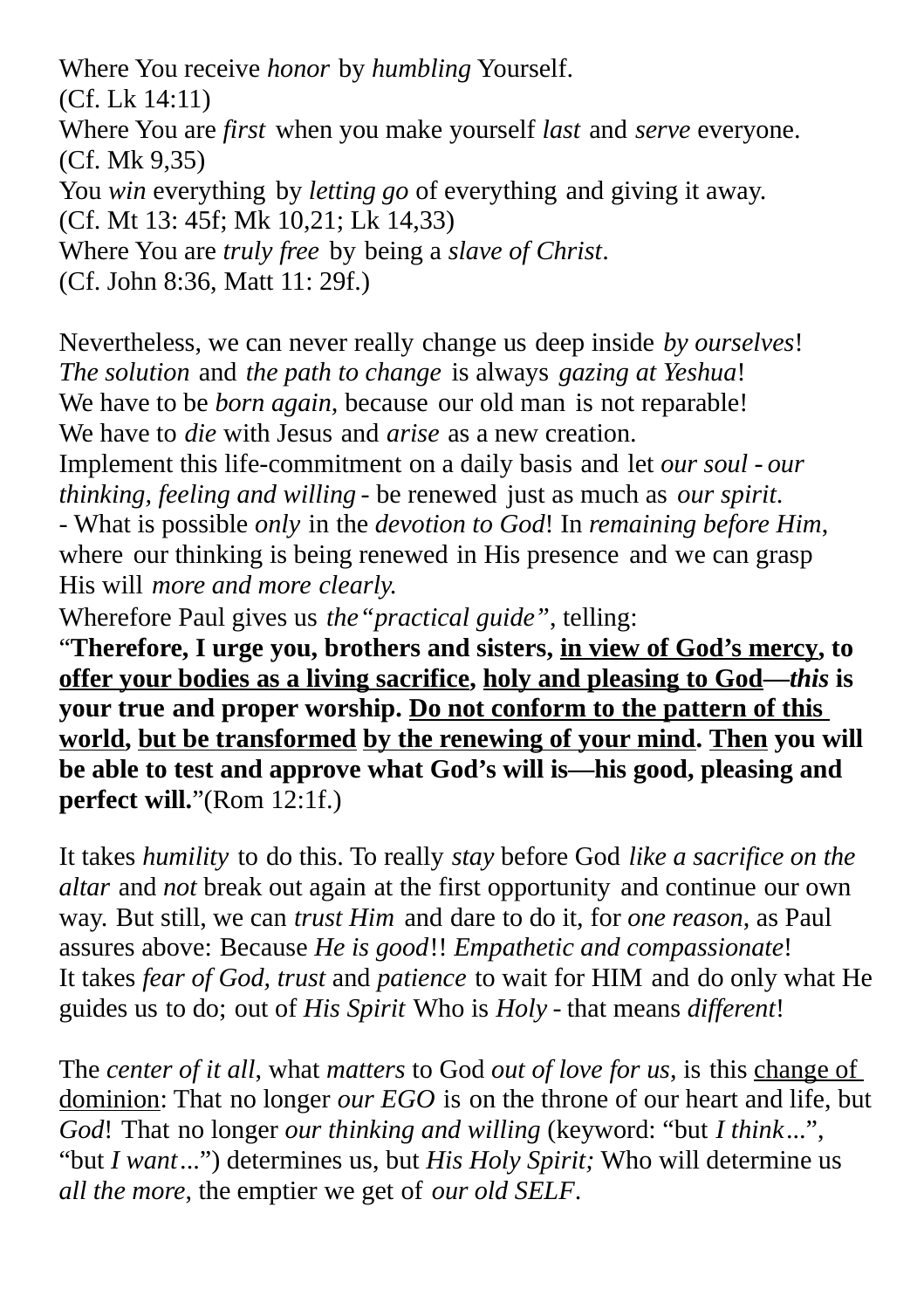This *change of dominion* is a crucial component of true conversion and true Christian life. It means, however, that henceforth *He* is **in control**, *not us*! That we walk by **faith** and *not* by **sight and control**. That we are **dependent** on *Him* and not on *our own wisdom, our feelings and carnal will*.

This is undoubtedly a lasting challenge and certainly not always easy; surely time and again *a narrow door* through which we have to go, a *narrow path* on which we walk; on which, however, *through patience and perseverance*, we also *prove ourselves* and ultimately *overcome*! *Receive an eternal reward*, compared to which *all this* not even closely carries weight!

Because God means *only well* for us! He wants nothing but *our best*! Yes, He is a perfect leader, Whose thoughts and plans for us are *even way better* than *our own ones* could ever be.

In general, *the happiest people at all* are *almost always* those who *do not constantly revolve around themselves, being warped inside themselves*, but who *look away from themselves*, towards *Jesus* and *others*!

Truly, it is *now* time to enter into the high calling that we have! Whose lives are not our own, but *His,* Who has bought us at a high price and has made us "**to be a kingdom and priests to serve our God**". (Rev 5:10)

However, before *the high priest* back then could even *enter into the holy of holies* and intercede for *other people*, he *first of all* had to sacrifice a bull for *himself*. (Compare Num 16: 6,11)

So, in a figurative way, *we too* can only enter deeper into the sanctuary and fulfill our priestly calling if we"slaughter" *the*"*bull within us*" (which is even a bigger thing to do than the "lamb" afterwards *when we serve*!); die to this *bull-nature*, characterizes by *selfish will, lust, stubbornness, narrow-mindedness, hardness, impenitence, bossiness, accusation*, and finally again *pride*!

In the end, *the basic question* remains always: "Do I trust God?" "Do I really *concretely believe in His love and goodness* and act accordingly?"

If so, then I can actually *let Him enter into every part of my life*, let Him *rule over all my decisions*, as well as over all aspects of my *everyday life*; even those which are often still *highly competitive*, like the following *second point*.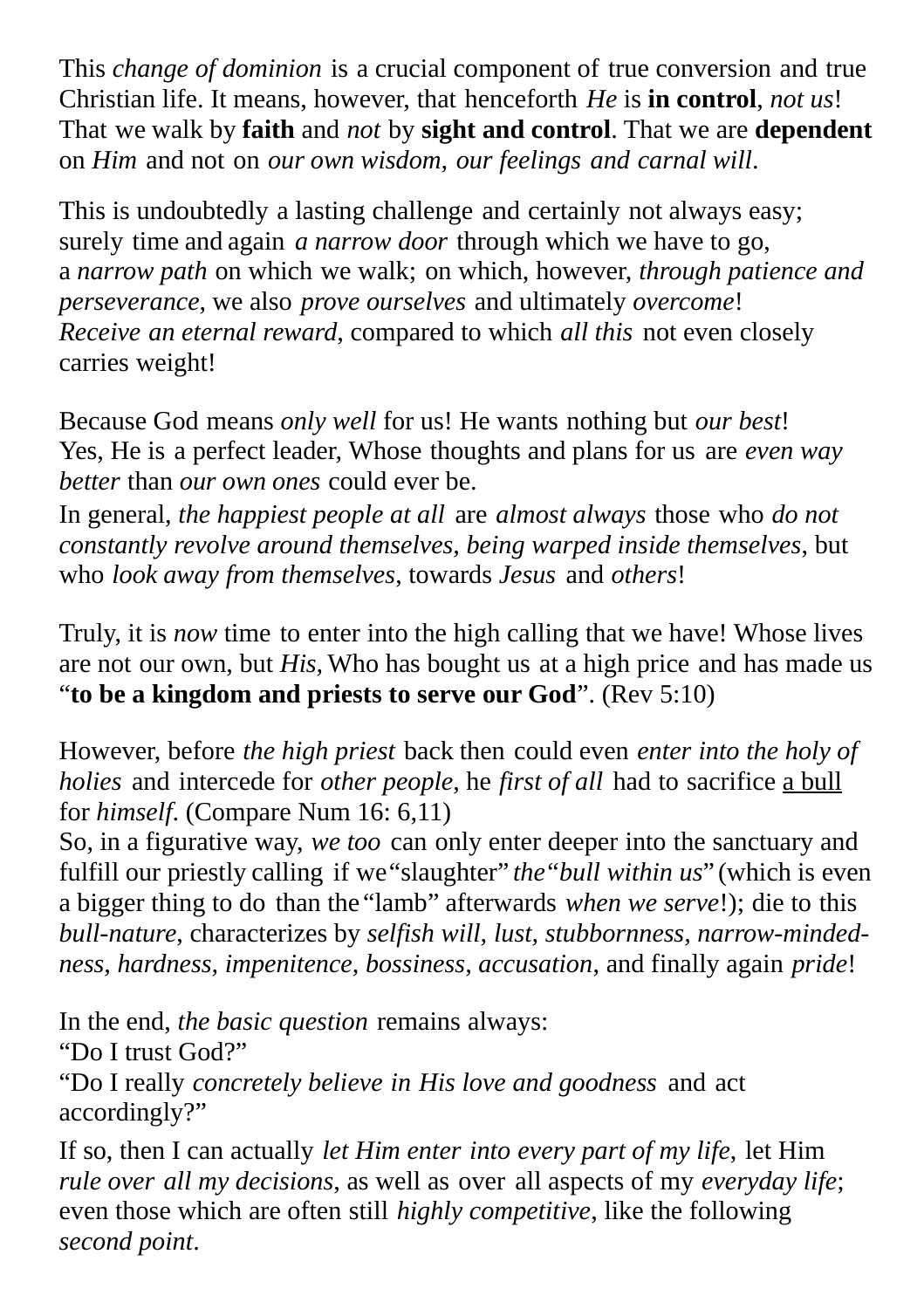## **2. Ruled by** *God* **or** *Mammon***?**

"Money rules the world" they say, and *unfortunately* there is a lot of truth in it actually. Again, *even concerning the body of the Messiah*, where money often times *likewise* still occupies a place that is simply *far too high for it* and that actually belongs to *God alone*!

For money (and material things) should *serve us* and not *rule us*; what it nevertheless *does*, if it has *too high a place for us*, if we make it a main source of our security and fulfillment, if we "serve"it and it binds us. Similar to *Jesus saying*: "**Very truly I tell you, everyone who sins is a slave to sin.**" (Jn 8:34).

In general terms, we *already now* begin to see *to some extend* the curse of *"mammon" being master*, for *one example only* in *health care*, when a doctor works *more for his own earnings* than *for the well-being of the patient* and *what really serves him*.

Nonetheless, these *selfish, anxiously grubbing, greedy patterns* are hidden *also within us* to some extent.

Which is why God wants to liberate *His saints, sanctified in the Messiah,* that we simply increasingly *trust Him completely* in this area *too*, and we do not let it become a reason for us to *distrust* Him to a certain extent, shut ourselves up from Him and separate ourselves from Him. Let it thus become an obstacle that prevents us from *fully entering into His kingdom*! He wants to free us from *paralyzing anxiety* and *own control in an orphanspirit*, which makes us believe that there is no FATHER; which believes the lie that *we would be lost* without own control; that *in the end* we would always *stand alone* and that *nobody* would help us but *we ourselves*.

But the truth is: *There is* a living, powerful God! El Shaddai, Who is *a Provider*. A loving Father, a good Shepherd, who is capable and willing to give everything needed, not only to the *birds and flowers*, but *still incomparably more* to *His children*; as Jesus admonishes *all of us, who are often likewise still"of so little faith*":

"**Therefore I tell you, do not worry about your life, (...) what you will eat or drink; do not worry about it. For the pagan world runs after all such things, and your Father knows that you need them. But seek his kingdom, and these things will be given to you as well. "Do not be afraid, little flock, for your Father has been pleased to give you the kingdom. Sell your possessions and give to the poor. Provide purses for yourselves that will not wear out, a treasure in heaven that will never fail, where no**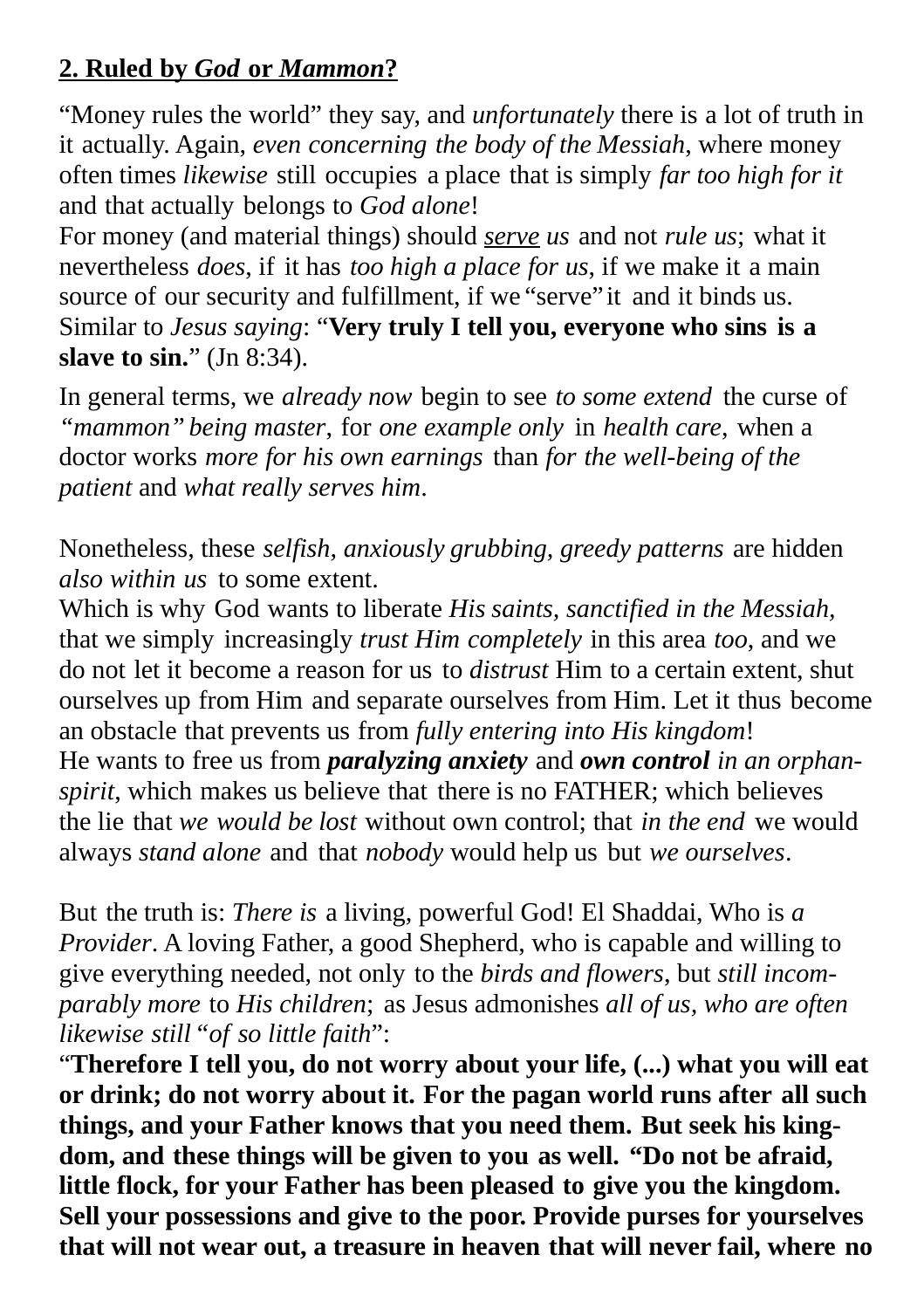## **thief comes near and no moth destroys. For where your treasure is, there your heart will be also.**" (Lk 12: 22-34)

I may testify myself *how true* it is that God is *absolutely faithful* in caring for His children who follow Him by faith and serve Him as obedient as they can. Whose heart has been freed to be set on the *eternally significant treasures*, since it is continually experiencing: *It is true*, in deed God somehow adds also *the other things* to us, as impossible as it may sometimes *seem at first*!!

How different *Jesus' view of money* is and how *He* advices us to deal with it is further shown in the parable of the "Shrewd Manager" (compare Lk 16), who knows that his time is only *very limited* and therefore begins to use *what is handed over to him for the moment* to make himself *friends for eternity*, by discounting people's debts.

*This however*, Jesus takes as *a model for us*, how to deal with money! - Oh, how different is *His wisdom* and *His righteousness* compared to the one of *the world* and *the mammon*! What *low estimate of money by itself* He advises us to have! While yet, recognizing the high value of *using it now cleverly* and *giving it away*!

He makes it clear that *we too, as"foreigners and strangers on earth" (Heb 11:13)*, should consider ourselves as *stewards* of a *strange, non-permanent good*, by which God tests our hearts and will judge us accordingly. By which is only revealed whether we are faithful, reliable, and capable of Him entrusting us with *incomparably more* in His eternal kingdom.

When Jesus explains: "**The people of this world are more shrewd in dealing with their own kind than are the people of the light. I tell you, use worldly wealth to gain friends for yourselves, so that when it is gone, you will be welcomed into eternal dwellings. "Whoever can be trusted with very little can also be trusted with much, and whoever is dishonest with very little will also be dishonest with much. So if you have not been trustworthy in handling worldly wealth, who will trust you with true riches? And if you have not been trustworthy with someone else's property, who will give you property of your own? "No one can serve two masters. Either you will hate the one and love the other, or you will be devoted to the one and despise the other. You cannot serve both God and money.**" (Luke 16: 8-13)

I think that most of us *out of the flesh* usually still want *both of it* and think that *we personally* could actually *manage this balancing act* to serve *both*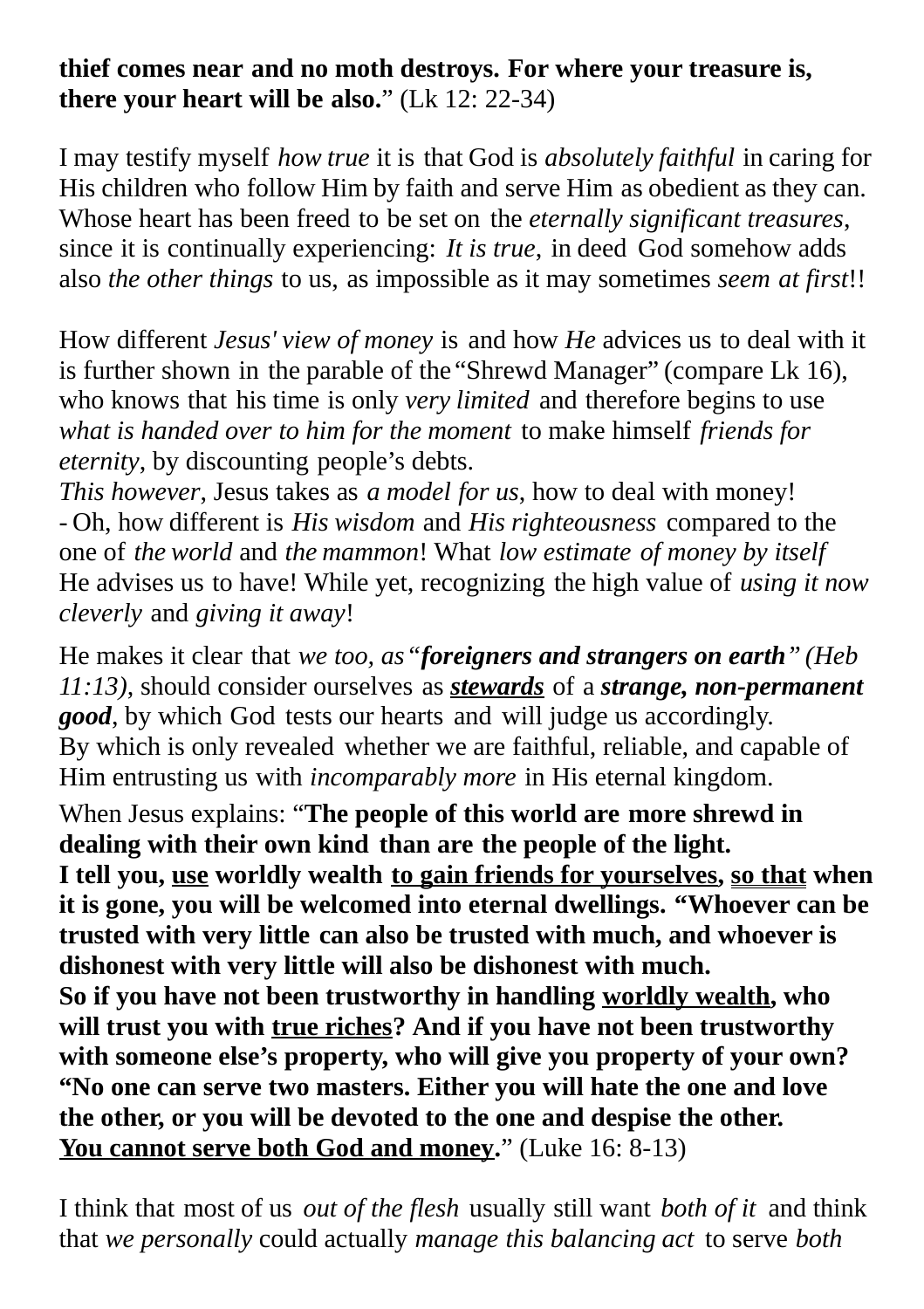in a certain compromise.

But Jesus means it *just as He says it*. For as long as *the things of the world* rule us and money is our "Lord" to some extent, we are never free to trust God *completely* and to serve Him freely *with everything we have*.

*Money* and *material things* thereby always have *something binding* about them.

Everything we possess demands a certain amount of *attention* from us and takes *at least some possession of us*. It thereby inevitably also keeps us from giving God *so much more time, lifeblood and trust*.

*Not least because of this* Jesus even says:

"**Blessed are you who are poor, for yours is the kingdom of God. (...) But woe to you who are rich, for you have already received your comfort.**" (Lk 6: 20,24) God's kingdom is just *so twisted*!

Yes, "**the wisdom of this world is** (quite often) **foolishness in God's sight.**" (1Cor 3:19)

Jesus even warns us against paying too much attention to *provision*! - Which is pretty much against *everything* that we are taught from an early age and what thus appears to us as *the most reasonable and responsible thing to do*! But Jesus "**said to them, "Watch out! Be on your guard against all kinds** 

**of greed;**" and subsequently tells them of a man who had made a great profit and thereafter said to himself, "**This is what I'll do. I will tear down my barns and build bigger ones, and there I will store my surplus grain. And I'll say to myself, "You have plenty of grain laid up for many years. Take life easy; eat, drink and be merry."**" (Lk 12: 15-19)

What *bigger and more desirable goal* is there in the world than *exactly that*: To have acquired a good pension and to finally be able to say to oneself: *Now* enjoy life.

"**But God said to him, 'You fool! This very night your life will be demanded from you. Then who will get what you have prepared for yourself?' " This is how it will be with whoever stores up things for themselves but is not rich toward God.**" (Lk 12: 20f.)

It is this *selfish, greedy amassing purely for us personally* that keeps us from pouring ourselves out for a greater goal and gathering treasures that *remain*. Paul even refers to this *pursuit of money and material things* as*"idolatry*" and says: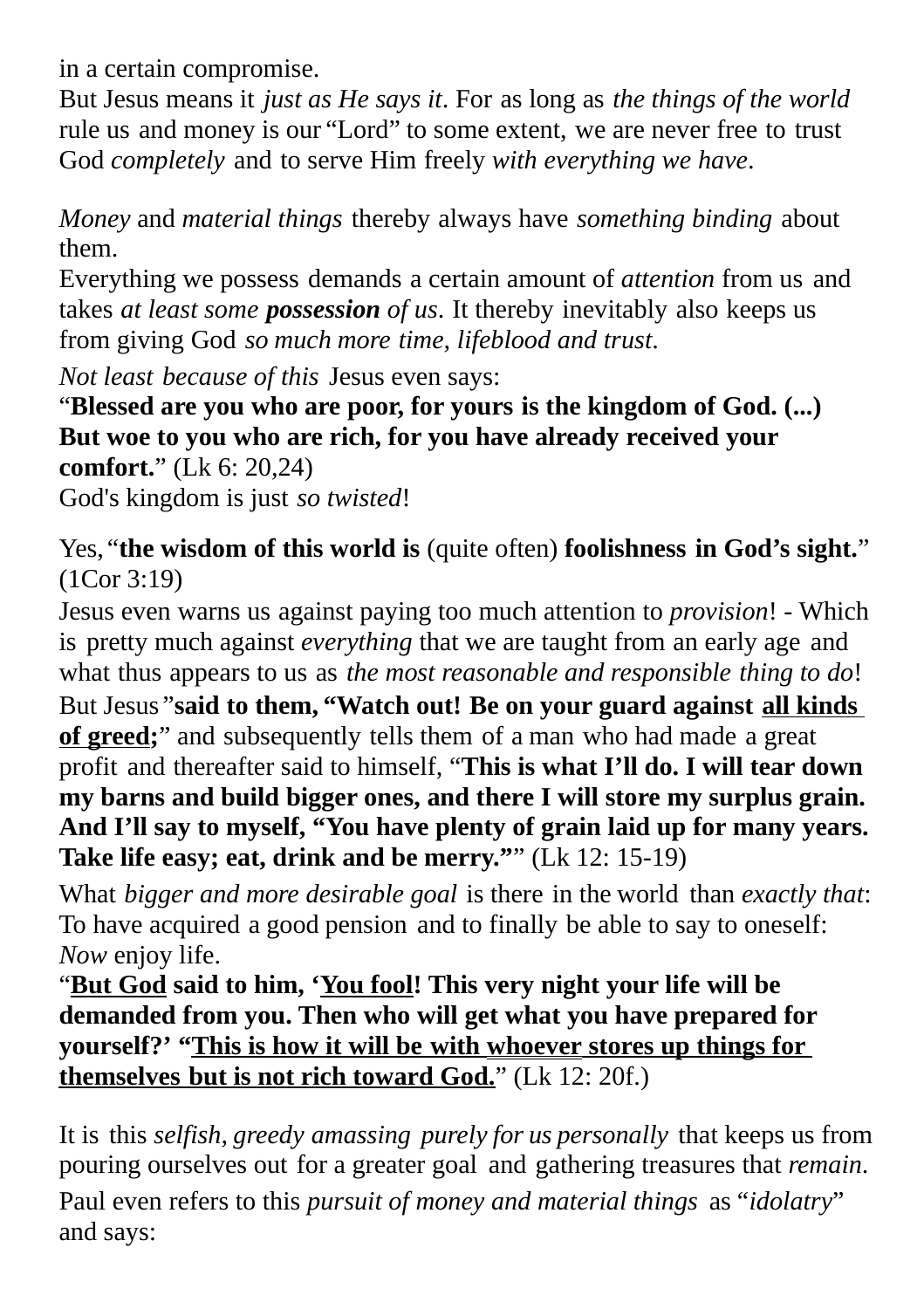#### "**Put to death, therefore, whatever belongs to your earthly nature: sexual immorality, impurity, lust, evil desires and greed, which is idolatry.**" (Col 3:5)

And it is indeed necessary to recognize this *hidden danger of the love of money*, which is in truth a door to *so much evil*, as Paul *elsewhere* speaks about *certain servants of God*, who *already back then* proclaimed a kind of "prosperity gospel" and "**who think that godliness is a means to financial gain. But godliness with contentment is great gain. For we brought nothing into the world, and we can take nothing out of it. But if we have food and clothing, we will be content with that. Those who want to get rich fall into temptation and a trap and into many foolish and harmful desires that plunge people into ruin and destruction. For the love of money is a root of all kinds of evil. Some people, eager for money, have wandered from the faith and pierced themselves with many griefs.**" (1Timothy 6: 5-10)

It shows *the greatly underestimated danger* of what Jesus calls "*the thorns in the field*":

"**the worries of this life, the deceitfulness of wealth and the desires for other things**" (Mk 4:19), which are pressing *likewise on us*, threaten to choke the seed of the Word of God, and *not rarely* prevent us from *bearing fruit* for the kingdom of God.

Even for *a whole society* this *proud and self-centered*"*well-being mentality*", *combined with despising the poor*, can become *deeply fatal* and cause God's judgment, as He speaks:

"**Now this was the sin of your sister Sodom: She and her daughters were arrogant, overfed and unconcerned; they did not help the poor and needy.**" (Ez 16:49)

Although we do not usually have the poor *right under our noses*, yet, it are *many* who produce for us *our clothing, food, building materials, etc.* under profoundly inhumane, exploitative conditions; at what *the holy, righteous God* is *far less indifferent* than most of us usually are.

James even warns *the last generation*: "**Now listen, you rich people, weep and wail because of the misery that is coming on you. Your wealth has rotted, and moths have eaten your clothes. Your gold and silver are corroded. Their corrosion will testify against you and eat your flesh like fire. You have hoarded wealth in the last days. Look! The wages you**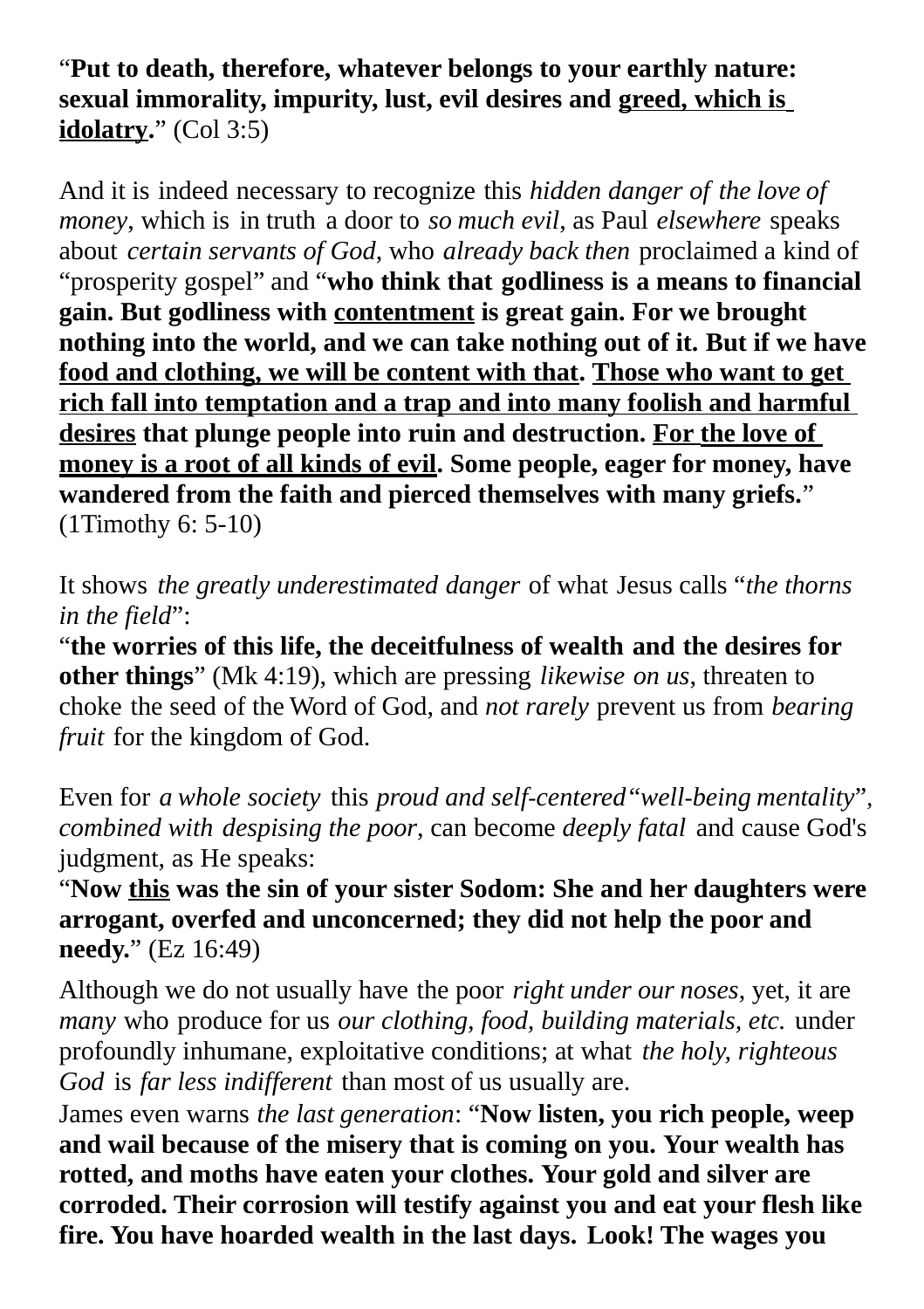**failed to pay the workers who mowed your fields are crying out against you. The cries of the harvesters have reached the ears of the Lord Almighty. You have lived on earth in luxury and self-indulgence. You have fattened yourselves in the day of slaughter.**" (James 5: 1-5)

These words are hard, but they make us aware of *the seriousness of all these things*.

The way we deal with money is thereby basically *nothing else than a natural way to show love*; which reveals *very practically*, *whether we love, or not.*

Because: "**If anyone has material possessions and sees a brother or sister in need but has no pity on them, how can the love of God be in that person? Dear children, let us not love with words or speech but with actions and in truth.**" (1Jn 3:17f.)

"**For God** *loves* **a cheerful giver.**" (2Cor 9:7) …Because *He Himself* is *exactly that*!

And He rejoices dearly when His children *perceive His nature, believe His truth, pursue His ways* and *grow into His likeness*!

In the end, everything comes down to *one thing*:

Who is *"lord"over us and our lives.*

In the "Kingdom of God", already *the name* indicates that *God alone* is King and Lord there and wants to be the same *for us too* - for *our own wellbeing and greatest blessing*!

That is why He invites us to *trust* Him and His goodness *in just everything*, *even* in the area of finance! (Not because He wants our money - *oh, how ridiculous and devilishly twisted is this thought* - but because He wants *simply nothing* to stand between us.)

For if we *do not do this*, we **distrust** Him, we **close ourselves up** before Him to some degree and detach from Him in a way that is not good!

This is *another reason* why Jesus explains *how difficult* it is for the rich to *enter the kingdom of God at all* (compare Matt 19: 23f.), As they always tend to have **reservations** about doing God's will *completely*, even with their finances.

But Jesus wants *all of us* to come into *true freedom* in *this important area*  too; because it is the yearning of the Father that, *according to His Kingdom which will last forever*, we will *already now* learn and walk **its ways**.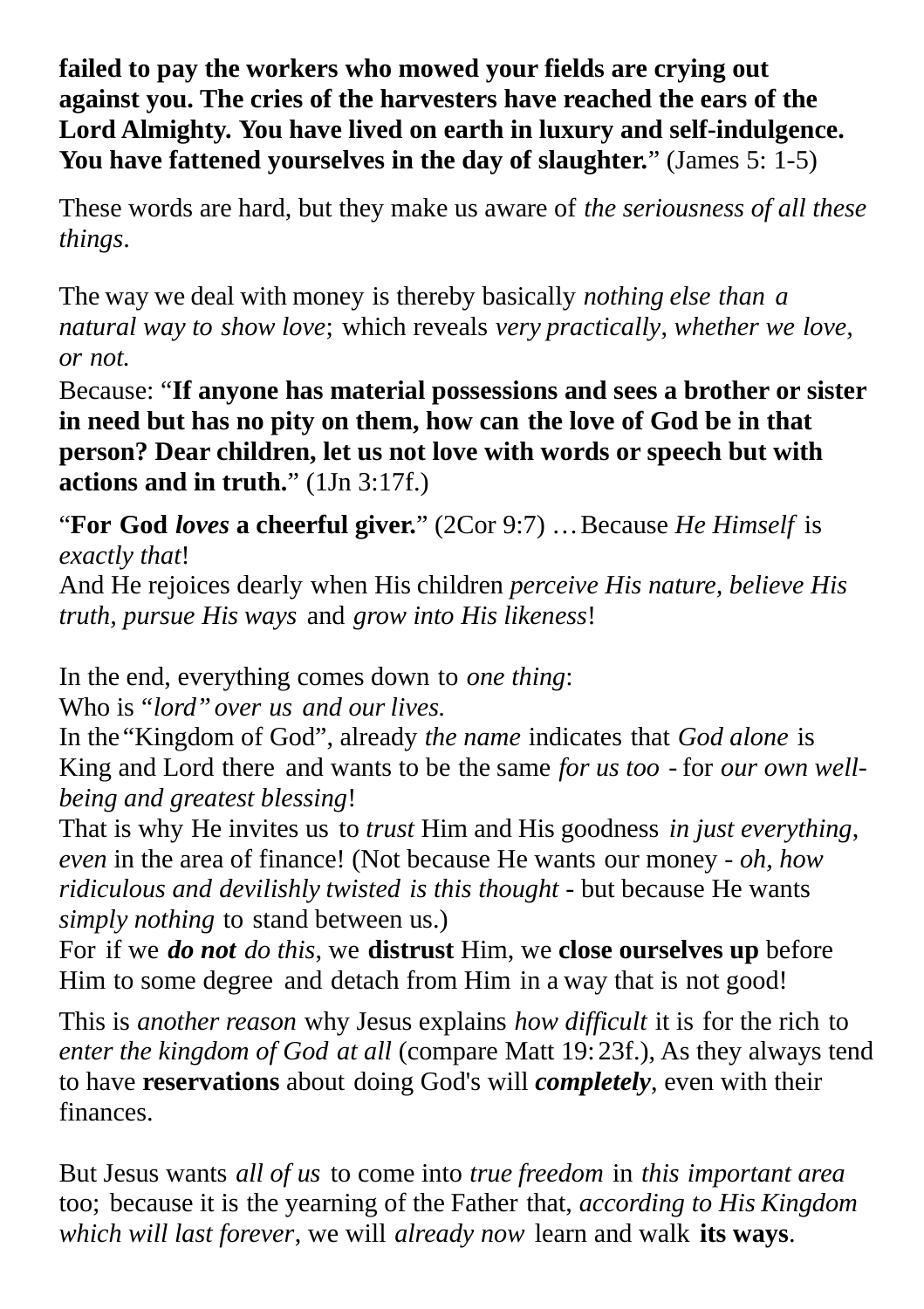Which have to do with **receiving freely** and **giving freely** according to His guidance. - *Because we trust Him!* - Not only with *our eternal salvation*, but also for *our present provision*.

So that we get involved in *this wonderful principle, this wonderful circuit* that actually *works*! Because *He is God*, Who *knows what He does*, is *capable* and *absolutely faithful*. Whereas His kingdom will *still* manifest *all the more* the more *each member* gets completely involved in it and *Jesus' body* really *does* what *its head* wants and guides it to do.

For us, this means walking by **faith**, not by **own control**; in **positive dependence** on God, *as Jesus already lived it like no other*, and not in *unhealthy, harmful, ultimately destructive* **detachment** from God.

Thereby He just wants to *completely change our thinking* and lead us into a *fundamental change of principles*. Because:

The *righteousness of the world* says: "I *give* to *receive* something for it!" It is characterized by **calculation** and **control**.

The *righteousness of God*, on the other hand, says: "Everything has been given and will be given to you, so that *you too* can and should be willing to give everything!" *In complete contrast to the above pattern*, it is characterized by **trust** (connected with **obedience**) and **freedom**.

But *right into there* our Father wants to lead us. Because He loves us and wants to give us *everything* with Jesus! (Cf. Rom 8:32) The *vanishingly small price in comparison to that* is just *our whole life*, which we no longer withhold from Him, but open to Him and confidently allow His perfect rule in it.

#### **3. Dominated by** *God* **or by** *our sexual desire***?**

The *third point*, finally, that God has shown me, where He is *so passionate* about us to surrender our lives *concretely also in this area* and where He desires His people to be *so completely different* from the rest of the world, has to do with our *dealing with sexuality*.

We live in a time where *the temptation to sin* and *the general acceptance of it* is maybe greater than *ever before*! Fornication, *roughly speaking sexuality outside of marriage between a man and a woman*, adultery and even *child murder in one's own womb* have almost become *the rule*. - To the intangible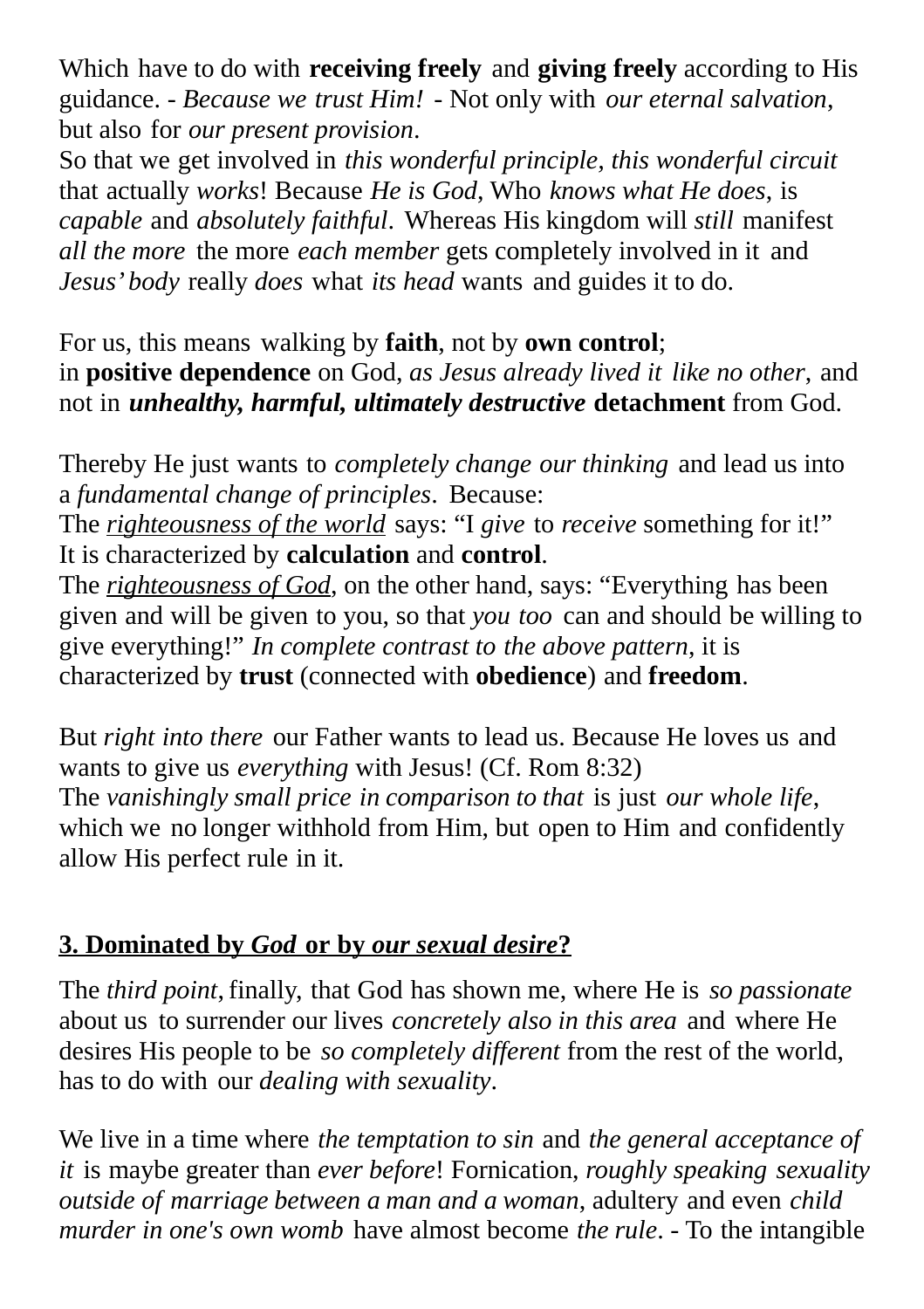grief of God. Not only in *pornography, which is already so widespread among children*, the excessive contempt for God's instruction *not to desire the wife of one's neighbor* culminates today.

However, *even back then already*, Jesus made it clear that *living holy* and *according to God's standards* will be a *challenging fight* for us, and that all of this is about a *life-and-death issue*, when He speaks:

"**You have heard that it was said, 'You shall not commit adultery.' But I tell you that anyone who looks at a woman lustfully has already committed adultery with her in his heart. If your right eye causes you to stumble, gouge it out and throw it away. It is better for you to lose one part of your body than for your whole body to be thrown into hell.**" (Mt 5: 27-29)

Even if *the world* and *the carnal church*, *which preferably would like to dismiss God's instruction as outdated*, do not want to hear it and *in inner rebellion* "**band together against the Lord and against his anointed, saying, "Let us break their chains and throw off their shackles.**" *God's word stands!* And, according to Jesus, "**it is easier for heaven and earth to disappear than for the least stroke of a pen to drop out of the Law. "Anyone who divorces his wife and marries another woman commits adultery, and the man who marries a divorced woman commits adultery.**" (Luke 16: 17f.)

These clear words of our Lord only show *how important* this topic is to God and *how much* we are challenged in our time.

Still, we *never* manage to change ourselves enough *by our own strength*; but the solution is *coming to HIM*! The *dying of our old man* and *living as a new creation*. To let ourselves be changed deep within *by constantly looking at Him*. So that we become *more similar to HIM* and consequently *less similar* to *the world*.

Change is *only ever* possible **in the power of His Spirit**, but nevertheless, it also requires an **active part** *from us*! That we are willing to *cooperate* with His grace, do not turn away from *worshiping Him* and *fill ourselves with His Word*, which will produce in us *the desire* and *the ability* to simply *be like Him*: Holy. As He says, "**consecrate yourselves and be holy, because I am holy.**" (Lev 11:44, 1 Peter 1:16)

The key to this is *once again* only this: To recognize **who we are** in Jesus and what an *immensely high calling* is